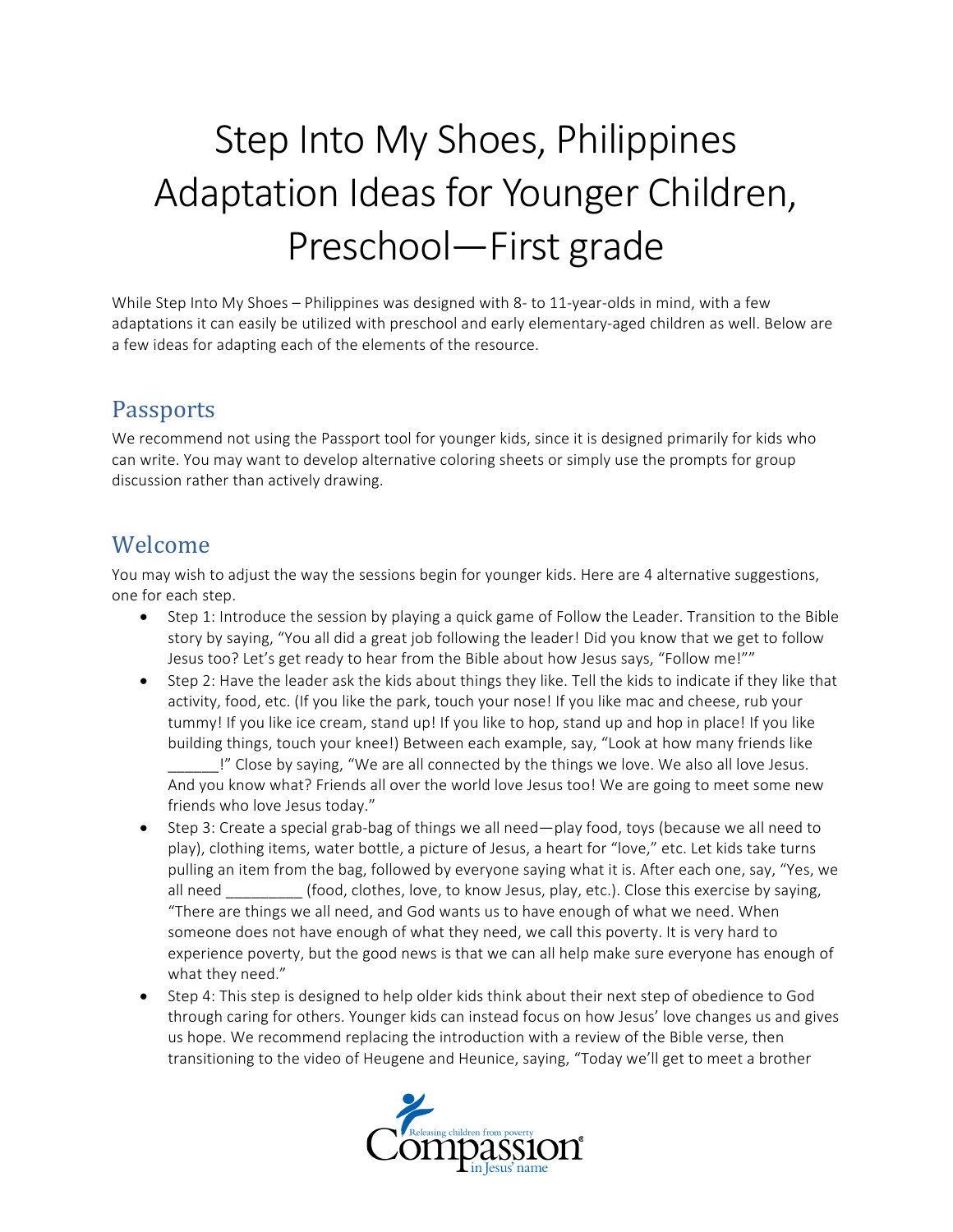and sister who love Jesus so much. They are big now, but when they were little, other people helped them have love and hope. Let's watch!"

## **Bible Focus**

For older children, this series explores how we are called—to follow Christ, to be the Church, to Care, and to take a next step. This framework is more than preschoolers need, so you may wish to follow one of these suggestions to focus the biblical content for younger kids.

- Repeat Jesus' calling story each week of the unit, engaging with it a new way each time—act it out, use pictures from a children's Bible, tell the story with puppets, etc.
	- $\circ$  Kids about age 3.5 to 5 can answer "wondering" questions well if you help them. To do this, ask kids to put on their "Imagination Caps" before the wondering questions. Say, "We are going to imagine together what it was like to hear Jesus say, 'Follow Me.' So I'll ask a question, and it doesn't have a right answer. The answers will come from our imaginations! Ready? I wonder..." Then ask:
		- I wonder how they felt when Jesus invited them to follow?
		- I wonder if they ever felt scared following Jesus, since they didn't know where he'd take them?
		- I wonder what Jesus and his friends did for fun together?
- Alternatively, you might consider repeating 1 John 3:16 for lesson 2-4, without adding verses 17-18. You could create hand motions for the verse (and perhaps simplify a few words). Say it several times before talking about what it means.
	- $\circ$  Suggestion: "We know (point to your head) what real love is (give yourself a hug) because Jesus gave up his life for us. (Spread arms open wide.) So we (point to self) [can] give up our lives (place open hands in front of you) for our brothers and sisters." (Point to other kids in the group.)  $1$  John  $3:16$ , NLT
	- $\circ$  After saying the verse, explain it in simple terms such as, "We get to follow Jesus together. And we get to love others like Jesus loves! Let's meet a new friend who loves Jesus too." Then begin the video.
- Finally, for preschool children, you may wish to reframe the whole 4-week series around 1 John 4:7, 'Let us love one another, for love comes from God.' You can say to kids each week, "We get to love our friends here today, and our friends who live far away. Let's meet [Jonas/Leah/Audrey Mae/Huegene and Huenice] now!"

### Video

- For younger kids, focus your post-video questions on simple, concrete things the kids saw and heard: What was the boy's/girl's name in the video? Who else did we see with them? What did they do together?
- If you have enough leaders for kids to break into smaller groups of 3-4, you could let kids talk about what they liked or what questions they have about the video. We've found that kids are very curious about the kids and the communities in the videos, and would love the chance to ask more about them. It's okay if leaders don't have the answers to those questions! It's great to say, "What a great question! I'd like to know that too."